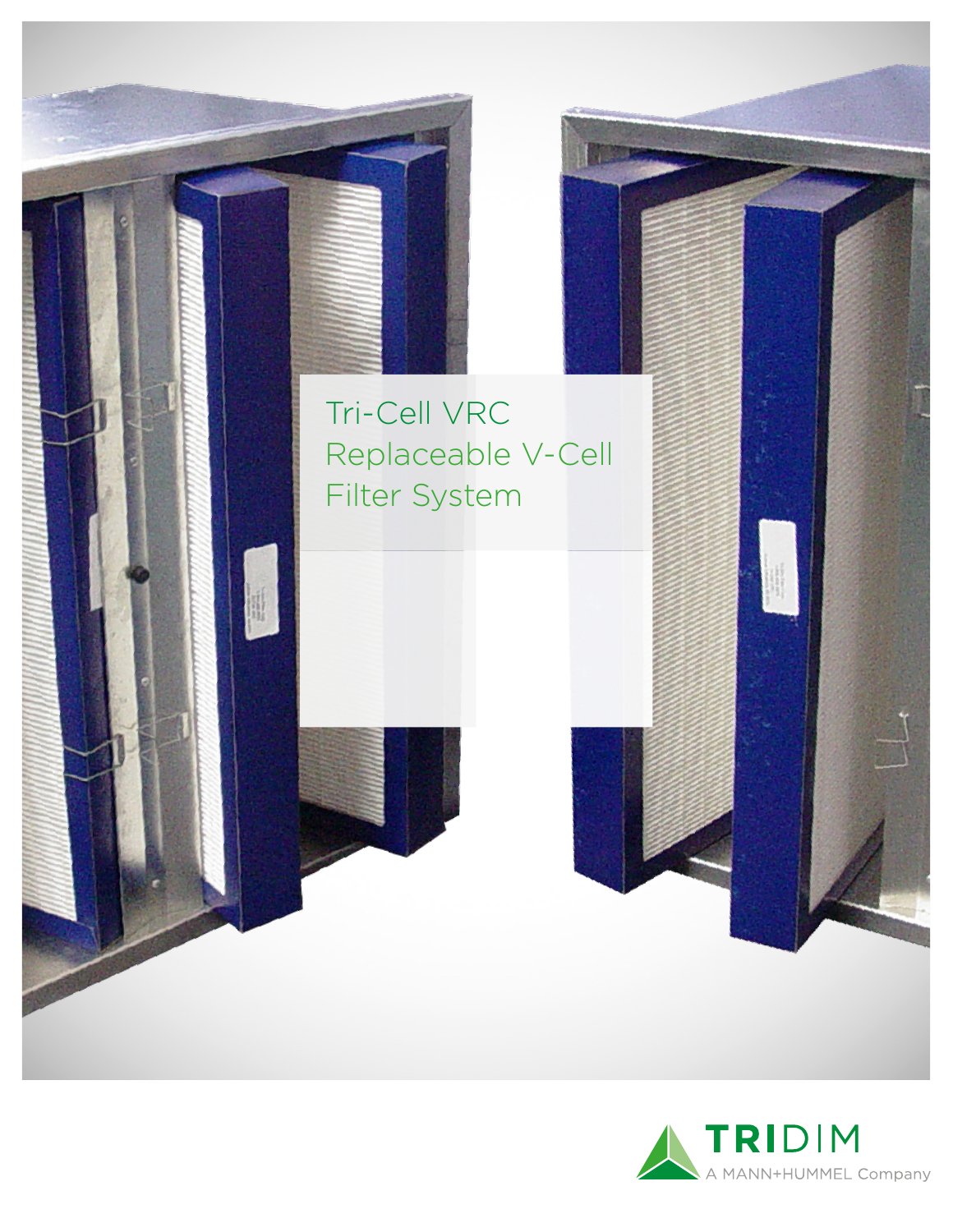## Tri-Cell VRC High Efficiency V-Cell







#### **REPLACEABLE PANEL SYSTEM**

The innovative Tri-Cell VRC™ offers a replaceable panel system that is a maintenance-friendly solution for reducing shipping, storage and disposal cost, while providing high efficiency.

#### **MAINTENANCE FRIENDLY**

Tri-Cell VRC is an innovative replaceable panel system that was designed with maintenance staff in mind. The Tri-Cell VRC utilizes a permanent metal frame (pictured above left) that can be permanently mounted.

Available in a standard depth of 12 inches, filter replacement is a breeze—simply remove the old media packs and replace with new.

Another maintenance-friendly advantage is the reduced weight. Replacement media packs for a 24 x 24 x 12" filter weigh under 7 pounds—70% lighter than a 24 x 24 x 12" ASHRAE Cell that will weigh over 23 lbs.

## **REDUCED SHIPPING, STORAGE AND DISPOSAL COST**

When you compare the replacement panels for a 24 x 24 x 12" Tri-Cell VRC to a typical similar-sized high efficiency cell filter, there is a reduction in volume of over 65%. This translates into huge savings in freight, storage and disposal.

The Tri-Cell VRC replacement packs are also environmentally friendly with no metal components. They are completely incinerable or easily compacted to minimize use of precious landfill space.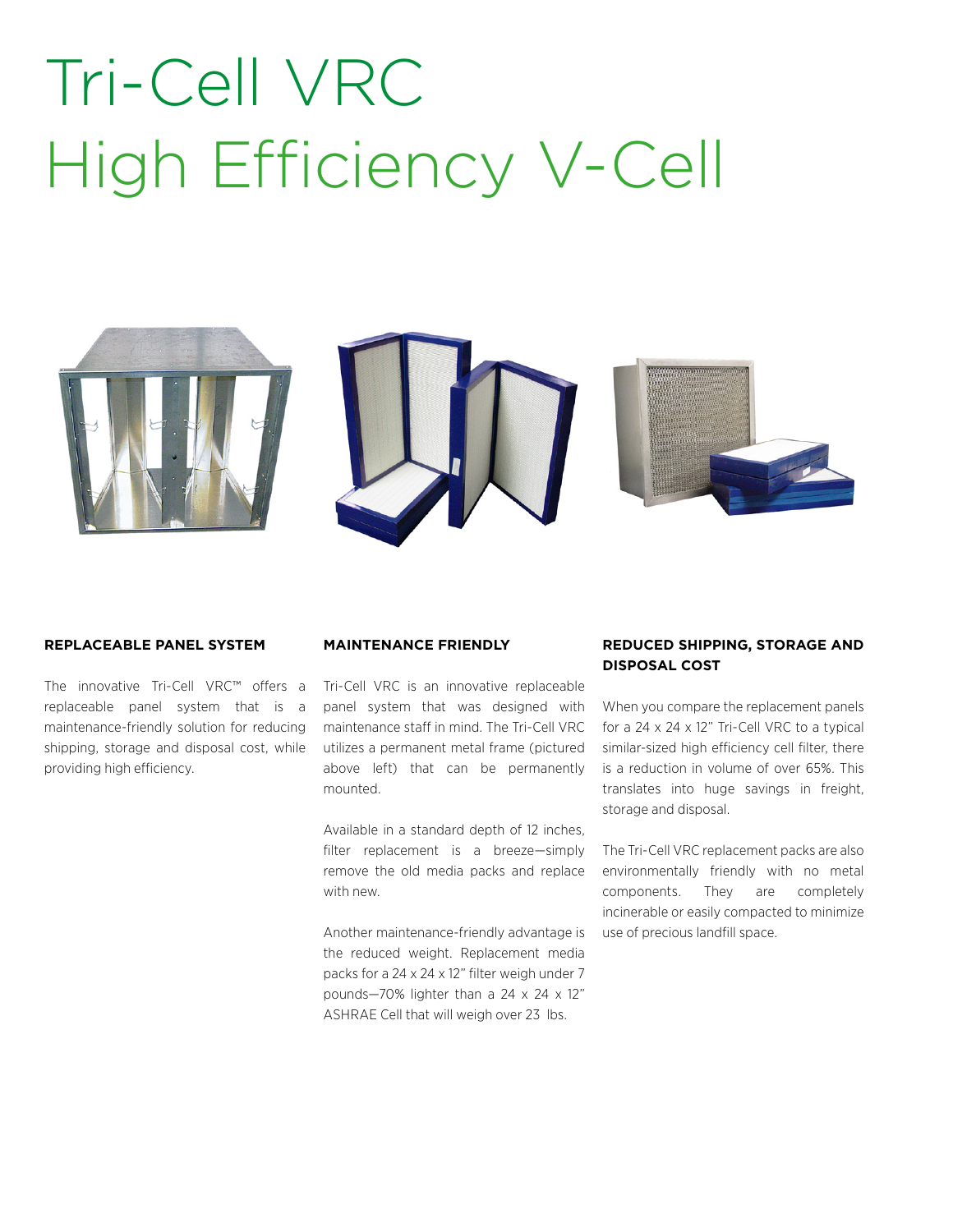# Real-world efficiency Performance where it counts



### **REAL WORLD EFFICIENCIES**

The microfiber media utilized in the Tri-Cell VRC offers real-world efficiencies of 80 – 85% and 90 – 95%. The media packs will not shed media fibers downstream as high-loft glass medias are prone to do. The microfiber media is also not susceptible to the efficiency degradation that can affect some electrostatically-enhanced medias.

The Tri-Cell VRC offers efficiencies that can be trusted to perform as well in real-world applications as they do in a test laboratory.

## **SMART FILTER PORT**

The Tri-Cell VRC offers the exclusive and useful Smart Filter Port that will assist maintenance personnel in determining when media packs need changing. This feature allows for convenient and easy testing of the resistance across the filter. Simply remove the plug and insert the hose from a portable magnehelic gauge for instant access to test in-place resistance of any filter.

The Smart Filter Port is also useful to take particle counts downstream of the filter bank to verify filter efficiency. This is especially useful when access is limited downstream. Simply remove the plug and insert the particle counter probe for immediate access to the downstream side of the filter bank.

## **PARTICULATE / GAS PHASE VERSATILITY**

The Tri-Cell VRC replacement panel system also offers the ability to respond to either particulate or odor issues—such as diesel odors from a loading dock—as they arise. This feature finally allows for the flexibility needed in real world HVAC systems. The molecular contamination filters are available in either Tri-Sorb™ 300—which offers over 4 pounds of carbon, or the Tri-Sorb™ 600, which totals 8½ pounds of carbon in a 24 x 24 x 12" filter.